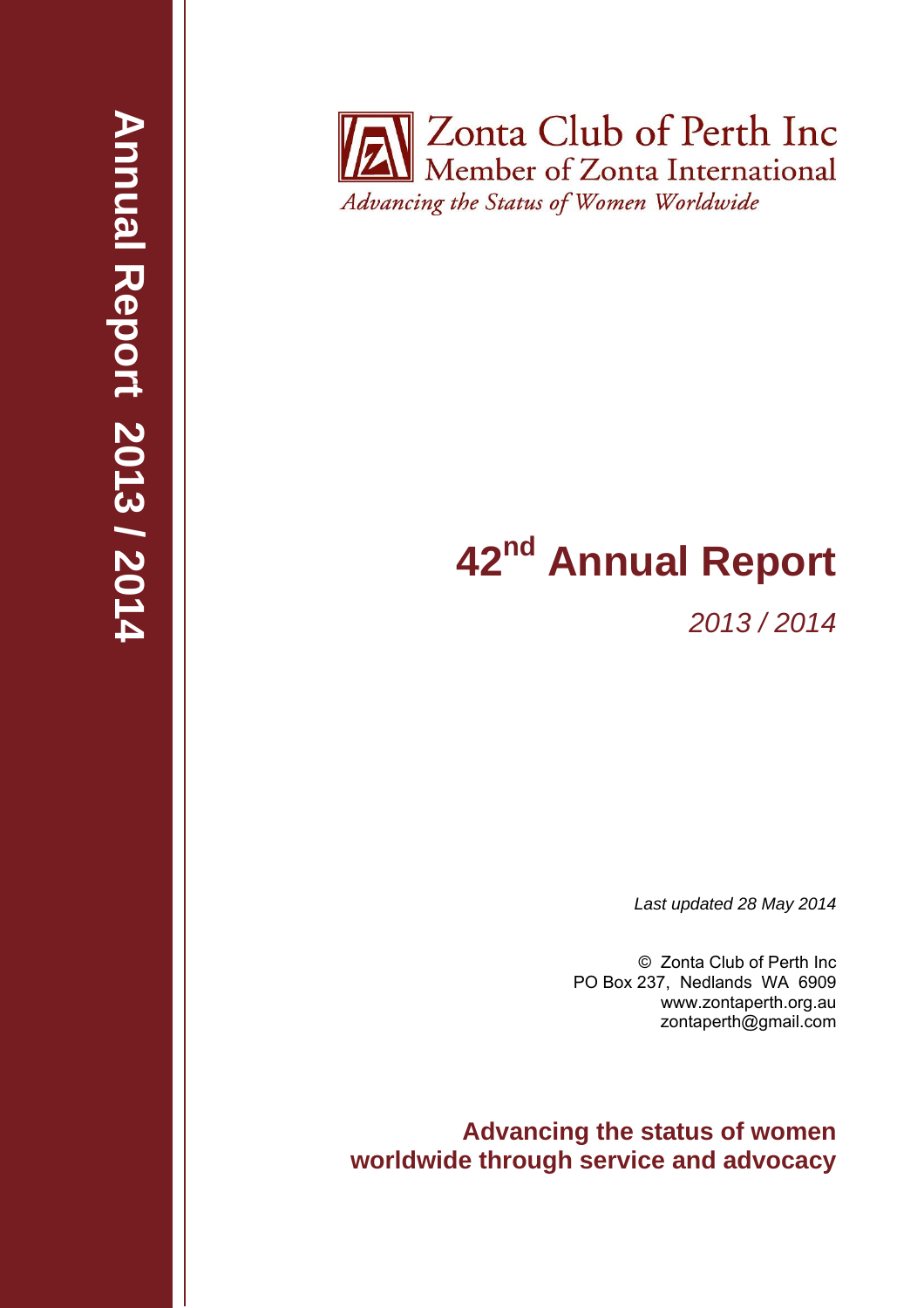

## **42 nd Annual Report**

**May 2014**

Zonta Club of Perth Inc. PO Box 237 Nedlands WA 6909 www.zontaperth.org.au zontaperth@gmail.com

Club Number: 23 03 0685 AGM: 8 May 2014 ABN: 55 339 469759 BSB 036038 Account 154851

#### *2013—2014 Club Officers*

|                                              | President 'Tricia Summerfield         |
|----------------------------------------------|---------------------------------------|
|                                              | Vice President 1 Wendy Atherden       |
| Vice President 2 Sandra Burns                |                                       |
| Secretary                                    | Janine Wyatt/Karen Groves             |
|                                              | Treasurer Karina Moore/Val Gandossini |
| 2 <sup>nd</sup> Year Directors Jill Anderson |                                       |
|                                              | Roslyn Budd                           |
| 1 <sup>st</sup> Year Directors               | Janet Fitchat                         |
|                                              | Donella Caspersz                      |
| Archivist and correspondence*                | Margaret Medcalf OAM <sup>#</sup>     |
| Parliamentarian* Karen Groves                |                                       |
|                                              |                                       |

*\*Non Board positions*

## *Team Coordinators/Mentors*

| Membership and Program Roslyn Budd/'Tricia Summerfield       |
|--------------------------------------------------------------|
| Awards and Holidays Jill Anderson                            |
| Service and Advocacy Wendy Atherden/Karen Groves             |
| Public Relations and Archives Gillian Palmer/Carole Theobald |
| Nominating Committee Chair Judy Tennant                      |
|                                                              |

#### *District Office Bearers*

D23, Area 3 Director Carole Theobald D23 History Committee Lennie McCall AM<sup>#</sup>, Chairman D23 Archivist 'Tricia Summerfield, Chairman D23 Service Committee Karen Groves, Chairman D23 PR and Communications Sandra Burns, Chairman D23 Webmaster Carole Theobald Margaret Medcalf OAM<sup>#</sup>, Member

Area 3 Jane M Klausman Coordinator Donella Caspersz

<sup>♯</sup> *Charter members*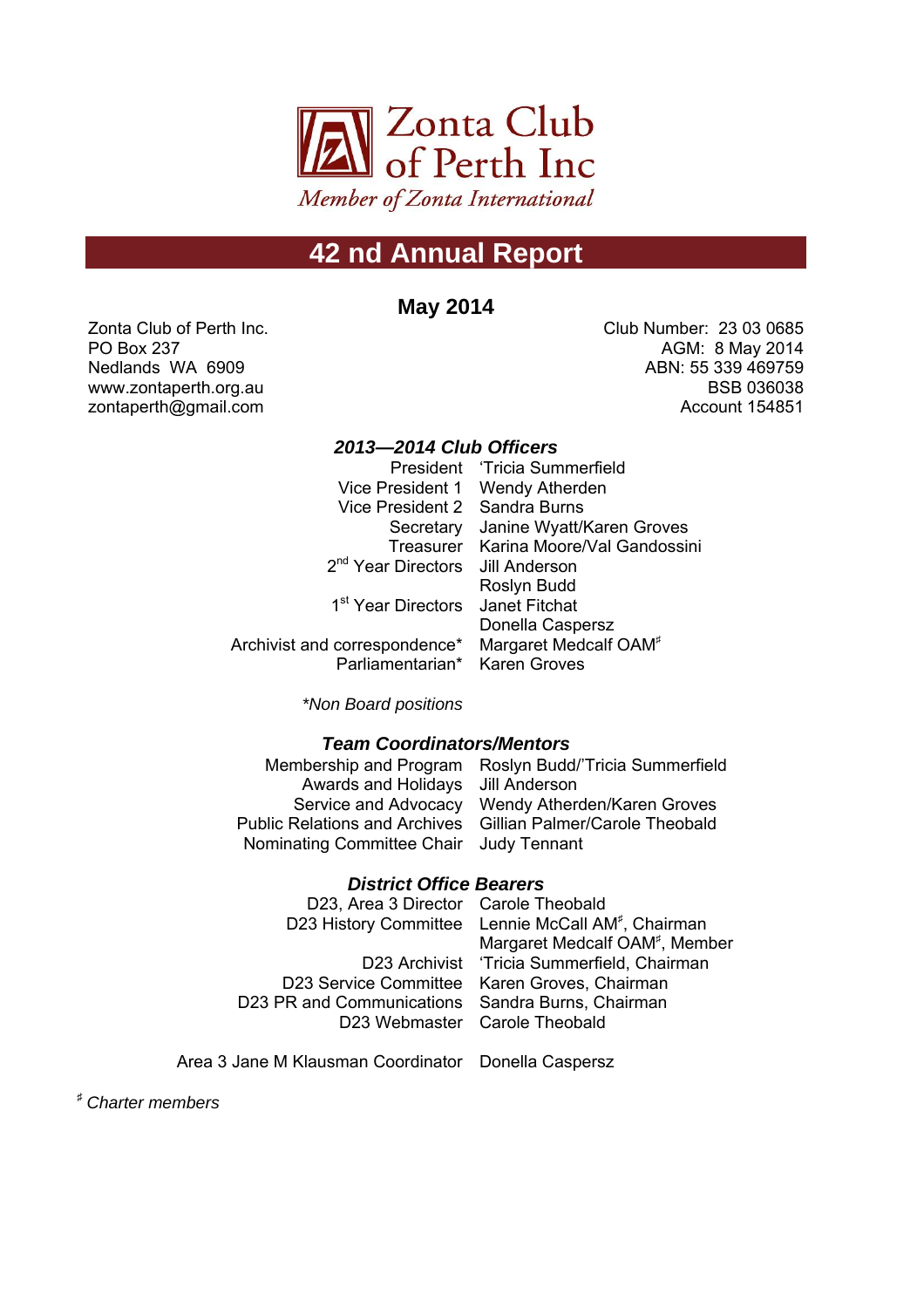

## **1. President's Report**

*'Tricia Summerfield* 



The Zonta Club of Perth has had another successful year thanks to the dedication and contribution of all club members.

The Board and Team Leaders (three of the four are board members)

have given unstinting service to the club and it has been a pleasure to work with them. Thank you:

Wendy Atherden 1<sup>st</sup> Vice President and Team Leader – Service and Advocacy Sandra Burns 2<sup>nd</sup> Vice President - Golden Z Club liaison, PR and Archives Team representative Val Gandossini – Treasurer Secretary (minutes) Janine Wyatt Jill Anderson 2nd Year Director and Team Leader – Awards and Holidays Roslyn Budd 2nd Year Director and Team Leader – Membership and Program Donella Caspersz 1st Year Director Janet Fitchat 1st Year Director Karen Groves Parliamentarian Margaret Medcalf Archivist and correspondence secretary

We were sorry to lose Treasurer Karina Moore mid year but she graciously mentored Val Gandossini into the role and along with former member, our auditor Katina Law, has provided ongoing assistance.

#### *Highlights of the year*

The publication of the club history – *The First Forty Years* – authored by Carole Theobald with the assistance of the 'Magnificent Seven' provides a wonderful and profusely illustrated record of the club's remarkable record of achievement and service.

District Conference was held in Perth and congratulations go to excellent organising committee led by Alison Martin from Perth Northern Suburbs Club ably assisted by Zontians from all WA clubs including several of our club members. President 'Tricia Summerfield represented the club as delegate with VP Sandra Burns as alternate. Judy Tennant was elected to become Lieutenant Governor of the District in the next biennium and Jane Moulden from Dunsborough Club will be our next Area Director. Sandra was elected chair of the nominating committee. Congratulations to all of them.

Club member and outgoing Area 3 Director Carole Theobald has served with distinction and enormous dedication and the club expresses its gratitude for her services. Carole also continued to play a major role in the celebration of International Women's Day as this important day on the calendar continues to gain momentum. Charter members Margaret Medcalf and the late Barbara Hale were inducted into the WA Hall of Fame and Roll of Honour respectively.

Several successful fundraising events were coordinated by each of the teams and are detailed in their reports. The club members' cooperation and collaboration to conceive and run these events has been a wonderful example of Zonta fellowship. Wendy MacGibbon's generous donation of her late husband Dudley's inspiring photographs for sale at exhibition was a great boost to our fundraising effort.

A suite of membership tools developed by Roslyn Budd and her team have been praised by Lt. Governor Erica Majba and shared with all District 23 clubs to assist in member recruitment and retention.

Club members continue to make a tremendous contribution to the Zonta Refuge: Mary Gurgone chairs the board, Ronette Druskovich is a director and Deb Mason has recently committed to the *Starting Over Support* program to help women leaving the refuge set up in new accommodation.

After a lot of initial work by Lennie McCall then follow up by Sandra Burns, the St Catherine's College Golden Z Club hosted a gala Charter Dinner on 12 August. The club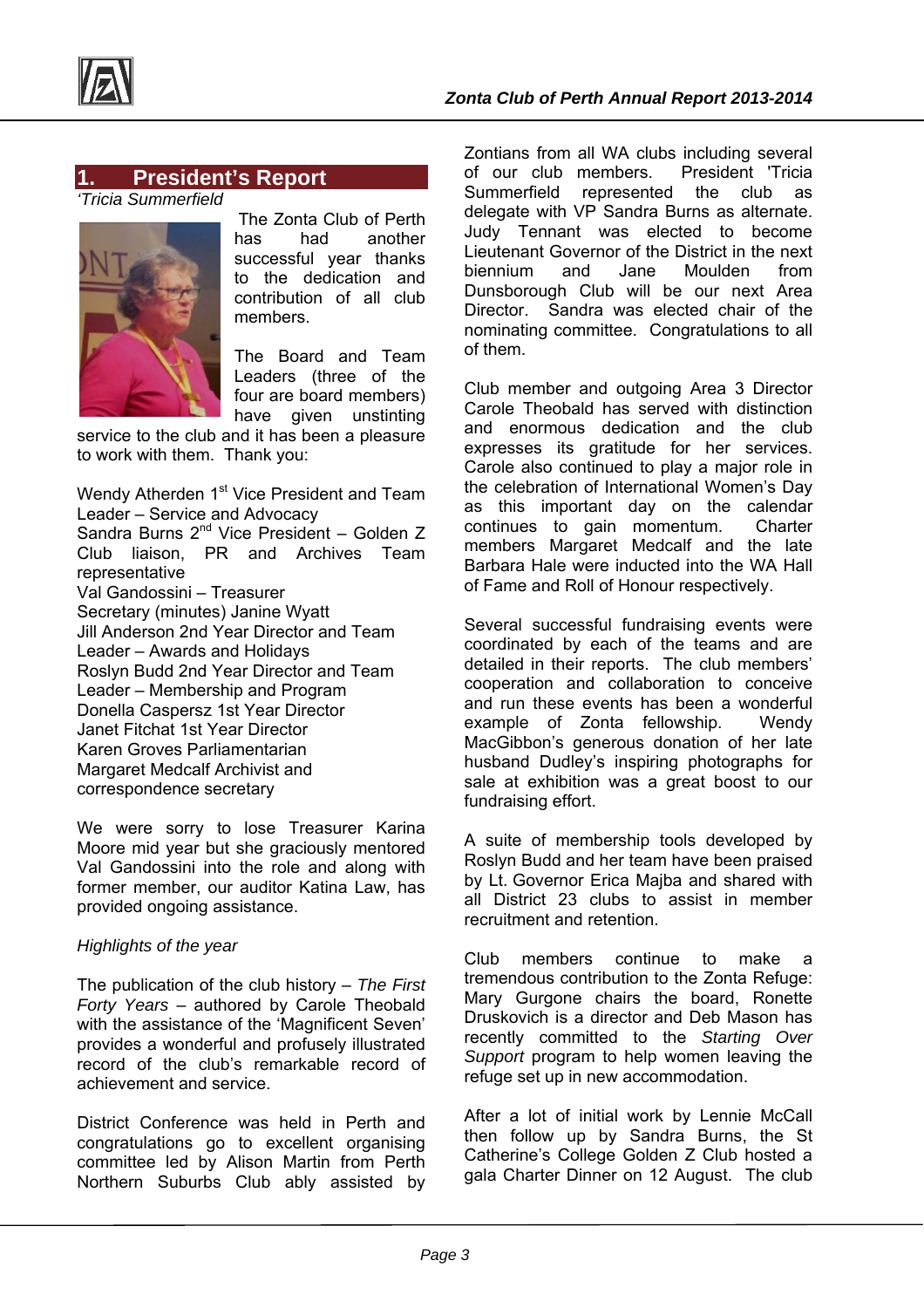

will continue to collaborate with the Golden Z Club on service and fundraising projects.

With the consent of the District Board, residual funds from the Puppet and Ngarinyin Projects (\$10,340) were expended on assisting 10 girls from the Kimberleys to attend Australian Girls Choir in Melbourne.

Club members continue to serve in various roles on the District 23 team, I acknowledge the service of Carole Theobald Area 3 Director and Webmaster, Karen Groves Chair of Service, Lennie McCall Chair of History. 'Tricia Summerfield Archivist and Margaret Medcalf member of the Archives Committee.

With this strong and ongoing commitment to the goals of Zonta we can look forward to another year of service and fellowship.

## **2. Awards and Holidays**

*Jill Anderson* 



This year we have continued to communicate mainly by emails, telephone and some short meetings held prior to or during Club Dinners.

In July 2013 we welcomed Ronette

Druskovich to our team. Ronette transferred from the Zonta Club of Wellington New Zealand via a short time at the Zonta Club of Brisbane and has had experience at Zonta Board level and various committees. She has shown herself to be a very capable and enthusiastic team member when work needs to be done.

Janette Fitchat has taken Leave of Absence from the club this year due to pressure of her work as a Chemical Engineer. Janet managed the 2013 Young Woman in Public Affairs Award and been a Board Member in 2013. We will miss her and wish her all the best in her career and hope she is able to resume her involvement.

#### **AWARDS**

#### **The Young Woman in Public Affairs Award 2014**

This year we contacted Year 12 coordinators at 39 schools in our area, and followed up with further emails and phone calls. We were very pleased to get 11 applicants – any one of them a worthy winner. We received some publicity from local newspapers, thanks to the PR Team. The selection committee included Lisa Rowley, a non-Zontian.

The winner was Jessica Sidi from Santa Maria College. All candidates have been notified of the outcome. The presentation of \$500 prize money and a certificate will be held at the June Dinner meeting.

#### **University Education Award**

Kate Ellson managed this award which provides \$2,000 to a woman aged over 25 years who is enrolled at a WA university and has successfully completed the first year of a degree course which is her first degree.

After compiling a short list of applicants, Sharon Rose was chosen as the winner. Sharon came to the July dinner meeting with her mother and sister as guests and addressed the meeting prior to receiving her certificate and cheque. This year the closing date is 2 May. All WA universities have access to information via their websites.

#### **Jane M Klausman Women in Business Scholarship**

Donella Caspersz is the Coordinator for District 23 Area 3 and is managing the Area 3 Award for 2014. Applications will close on 1 June 2014. The Golden Z Club has been notified to assist with networking for applicants. Members of this team were involved in the selection process in 2013. The 2013 District 23 winner was Natalie Meyer.

#### **ZONTA HOLIDAYS**

Wendy MacGibbon has continued to manage this project. The Club provides holidays for families who cannot afford a holiday without assistance. Special circumstances are taken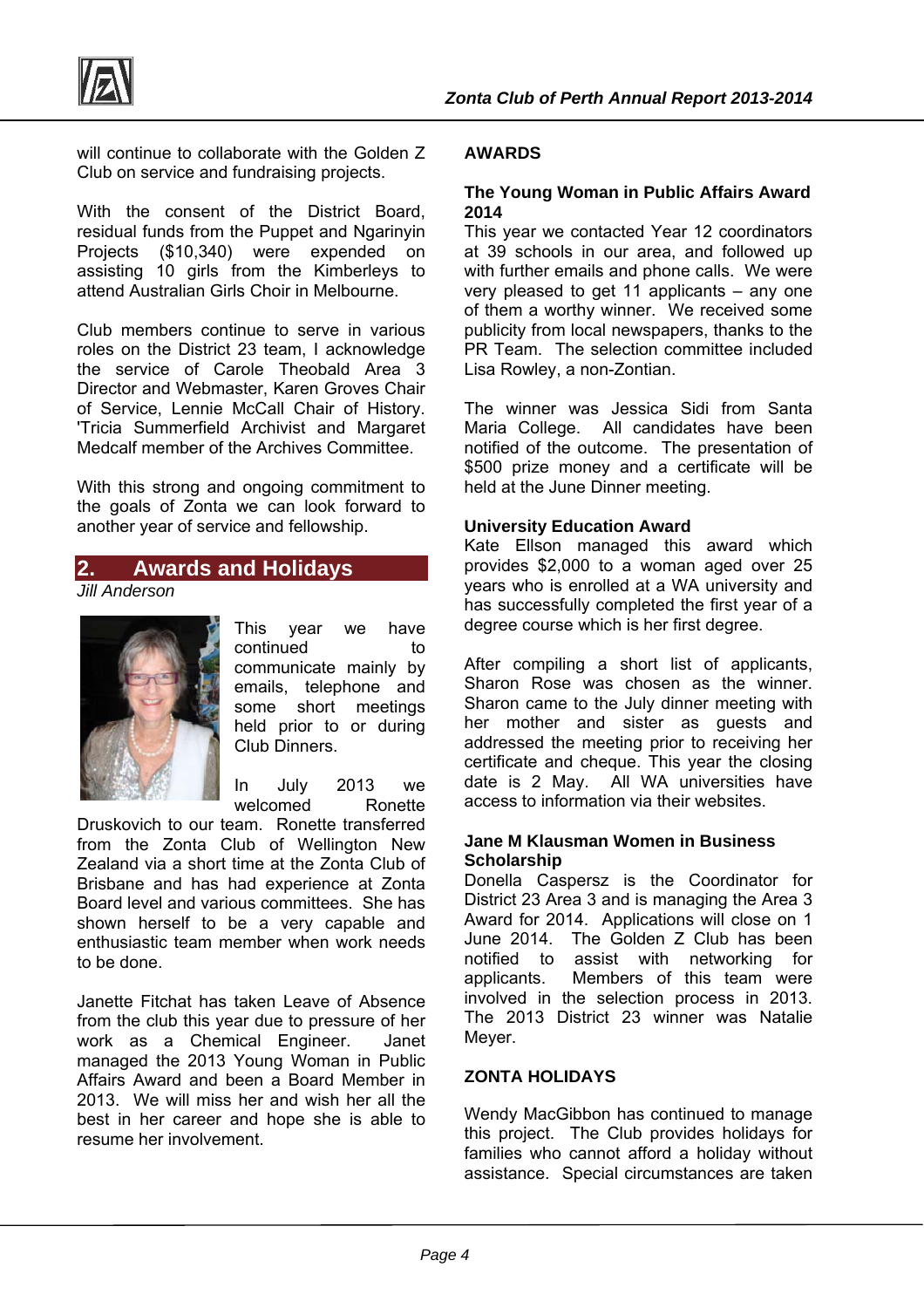

into account such as family illness, bereavement and disability. Referrals are usually made by social workers, and holidays are for up to a week. Most of the recipients go to stay in Albany where the Albany East Rotary Club has of two well-equipped houses with disabled access at Emu Point. Rent is never more than \$320 a week and a subsidy for fuel or costs for travel by bus, and spending money of \$25 per person is provided by the Club.

This year we have provided holidays for three families including six adults and seven children at a total cost of \$1735.

Wendy has managed Zonta Holidays very ably for many years and has indicated she is ready to hand over to another Zontian and Ronette Druskovich has agreed to take over in June 2014.

#### **FUNDRAISING**

#### *Photographic Exhibition*

In September 2013, the Awards and Holidays Team coordinated a Photographic Exhibition of Wendy MacGibbon's generous donation of many of her late husband Dudley's beautiful framed photographs. The exhibition was held at St Catherine's College over the same weekend as the High Tea. Dudley had been a supportive 'Hon Zontian', and Zontians and friends of Wendy worked energetically from the Friday evening – setting up screens and hanging the works, managing finances and purchases, manning the exhibition all weekend, lifting and carrying and then dismantling. Special thanks go to Wendy Atherden for her assistance over the weekend. Sales from the exhibition raised \$2,630. Team members also helped on rosters for the High Tea.

#### *February Casual Dinner*

The February 2014 Club meeting was held as a team fundraiser at the home of Jill Anderson. Members paid \$40 per head for dinner which included wine. The food was prepared by Jill, Wendy, Roslyn and Donella, and fellow Zontians helped during the evening. The dinner included a glazed ham and delicious salads followed by an exotic fruit salad and meringues. Guests included partners, friends, former Zontians and members from other clubs. A balmy February evening allowed us to sit outdoors, relax and socialise. \$725 was raised.

#### *Awards and Holidays Team 2013 – 2014*

*Jill Anderson (Coordinator) Janet Fitchat (LOA) Donella Caspersz Kate Ellson Chrissie Hodges Wendy MacGibbon Ronette Druskovich* 

## **3. Membership and Program**

*Roslyn Budd* 



## **MEMBERSHIP**

Until recently the membership of the Club has remained fairly stable with 34 members. Five new members transferred or were inducted over the year. Currently, six members are on

leave of absence.

We have said farewell to:

- Karina Moore who served so ably as our Treasurer for a number of years. We are hoping Karina will rejoin us when her work situation settles down.
- Janine Wyatt, our Secretary, who has returned to Queensland
- Fiona Mouritz who has returned to Victoria
- Denise Hamilton has resigned following a period of leave of absence but continues to serve on the board of Zonta House.

The team in conjunction with Club members has adopted a focus of attracting, retaining and valuing members. In doing this, we have received 25 enquiries from prospective members; a number of these ladies have attended meetings or club events during the year.

An information package has been developed and sent to those making enquiries regarding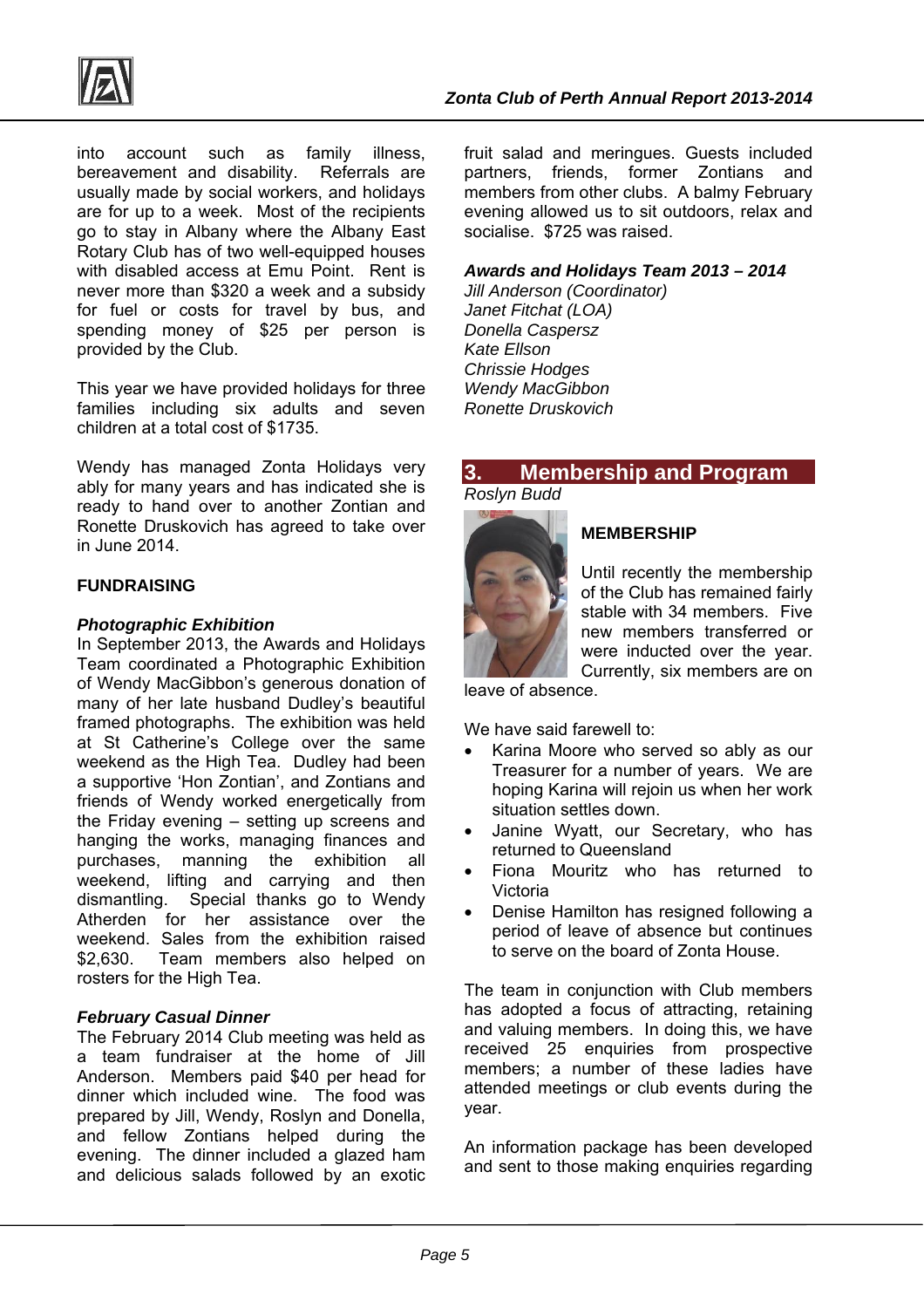

the Club. A tracking system is being maintained and the team coordinator responds to all enquiries and maintains appropriate contact.

We are also focusing on maintaining contact with past members and inviting them to special club events. We are hoping that some past members will either rejoin the club or attend / support club functions. It has been wonderful to see some past members attending recent events.

#### **Special Acknowledgement**

At a moving ceremony, attended by over 200 people, in Government House Ballroom on 7 March, our charter member Margaret Medcalf was inducted into the WA IWD Women's Hall of Fame with former member, the late Barbara Hale being included in the Roll of Honour.

Margaret's work in preserving the State's history through her role as State Archivist, her volunteer work with the WA Historical Society. as well as her over 40 years of Zonta service were acknowledged at this event. Margaret is a fellow of St Catherine's College, UWA.

## **PROGRAM**

#### **July 2013**

- Chrissie Hodges our club member presented on her visit to the Zonta Club of Niagara Falls.
- Sharon Rose was presented with the ZCP 2013 Education Award and spoke about her ambitions and interests.

#### **August 2013**

- A Strategic Planning exercise for the club which was facilitated by Roslyn Budd and Karina Moore.
- Special guests at the meeting were members of the Golden Z Club at St Catherine's (the club was chartered that month).

#### **October 2013**

 Multi-cultural guests were invited to this meeting and Andrea Creado, CEO ISHAR / Multi-cultural Centre for Women's Health in Mirrabooka was our Guest Speaker.

Andrea presented on the functions of the Centre which essentially provides services in the following areas:

- o Provides information and support services to all cultures
- o Counselling and support and medical services
- o Migrant & Non English speakers

#### **November 2013**

- Victoria (Tori) Cooke Family and Domestic Consultant with AnglicareWA was the quest speaker. November  $25<sup>th</sup>$  is white ribbon day to recognize domestic violence.
- Victoria walked us through a journey of her expert knowledge of women experiencing violence and abuse.
- She spoke about what she understood about choice and intentionality of perpetrator behaviors as well as how understanding traumatic bonding and hostage experience brings us to a different and deeper understanding of this complex social phenomena and experience.
- Val Gandossini, our Treasurer and member, presented a very interesting overview and photos of her visit to the Nakuru Project in Kenya to which the ZCP had previously funded \$1,000 for the purchase of sewing machines.

#### **December 2013**

 A Christmas celebration dinner was held at St Catherine's College and current and past members and partners joined together in this special event. Special thanks to the chef/staff at St Catherine's for a wonderful dinner.

#### **February 2014**

 A short business meeting and an evening of wonderful member fellowship was held at the lovely home of Jill Anderson, our member. Some past members and guests were also present.

#### **March 2014**

 Member Deb Mason, presented the Starting Over Support (SOS) project, a new initiative she has created under the Positive Pathway Program. Through SOS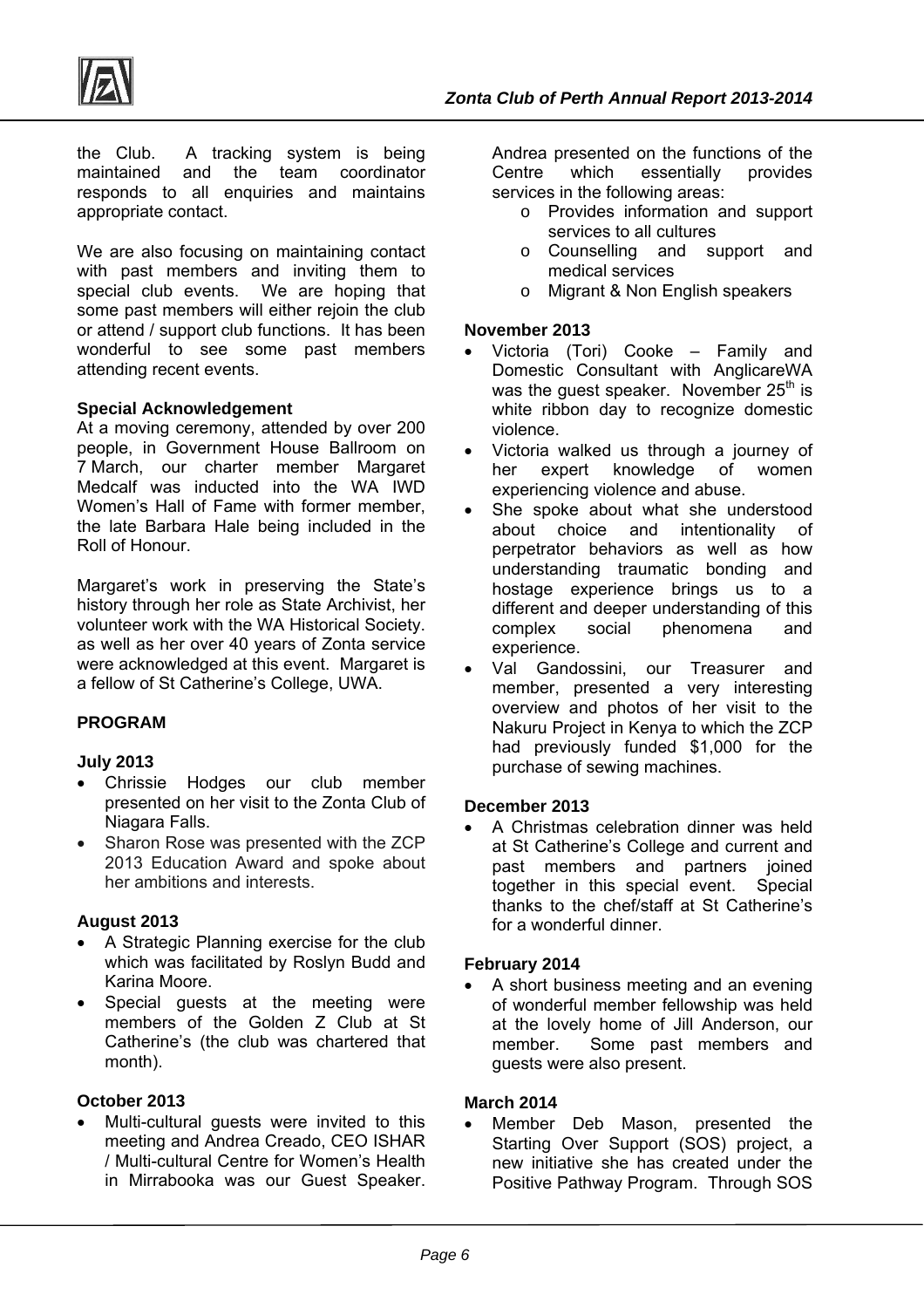

Deb has established a 'warehouse' of donated furniture and equipment so that women can move into a furnished home when leaving a refuge. Positive Pathways is a pro-active and preventative program in which partner agencies provide a one stop shop for women who have experienced domestic violence, mental health issues, homelessness and other life crises.

## **FUNDRAISING ACTIVITIES**

- During the year, the M & P team provided support to Val Gandossini and assisted with the Morrison Fashion Parade fundraiser which raised over \$2,000.
- The Team also provided support for the fundraiser held at Jill Anderson's home in February 2014.
- The team coordinated the Afternoon High Tea fundraiser which was held at St Catherine's College in October 2013 featuring guest speaker author Deborah Burrows and a Saxophone Quartet from Perth Modern School, Special thanks to the students, teacher and club member Lois Joll (Principal) for making this possible. This event was combined with a photographic exhibition of the late Dudley MacGibbon's photographs which were very generously donated by Dudley's wife, our member Wendy. The combined fundraising of these two events realized a magnificent total of approx. \$5,400.

The team would like to thank all who contributed to the year's successes. And special thanks to the members of the M & P Team for supporting all the club fundraising initiatives and for their work on the team.

#### *Membership & Program Team*

*Roslyn Budd (Coordinator) 'Tricia Summerfield (Mentor) Deanna Byers Denise Hamilton (part year) Lois Joll Susan Schafers Judy Tennant Janine Wyatt (returned to Queensland)* 

## **4. Public Relations and Archives**

*Gillian Palmer* 



Firstly, congratulations to Margaret Medcalf on being inducted into the WA International Women's Day, Women's Hall of Fame.

What a busy year it has been for members of this committee at District 23 and at club level. Carole

Theobald is Area 3 Director, Lennie McCall is D23 Historian, Margaret Medcalf is on the D23 History Committee and Sandra Burns is D23 PR Committee Coordinator. Carole, Sandra and Lennie were also heavily involved with organising the successful District 23 Conference that was held in Scarborough in September 2013.

At club level Deb Mason has set up Starting Over Support (SOS), a project to help women 'refurnish' their lives when leaving a refuge and Gill Palmer has continued to be photographer and editor of "Inzert". Agnes initiated a very successful Fashion Show event and Jeri Sein was very involved with the High Tea and is currently serving in the Philippines with the Australian Youth Ambassadors for Development Program.

Key activities this year have been the chartering of the Golden Z Club of St Catherine's College UWA and the publishing of the *History of the Zonta Club of Perth – the first forty years 1972-2012*.

#### **Golden Z Club**

Sandra Burns, Lennie McCall and Carole Theobald were instrumental in the formation of the club and Sandra has continued as the club's liaison. The club was officially registered on 1<sup>st</sup> June and held a special Charter Dinner on 17<sup>th</sup> August at St Catherine's. Over 100 people enjoyed predinner drinks and a delicious dinner. The<br>Charter Certificate was presented by Charter Certificate was presented by Elizabeth Woodgate who is a Zonta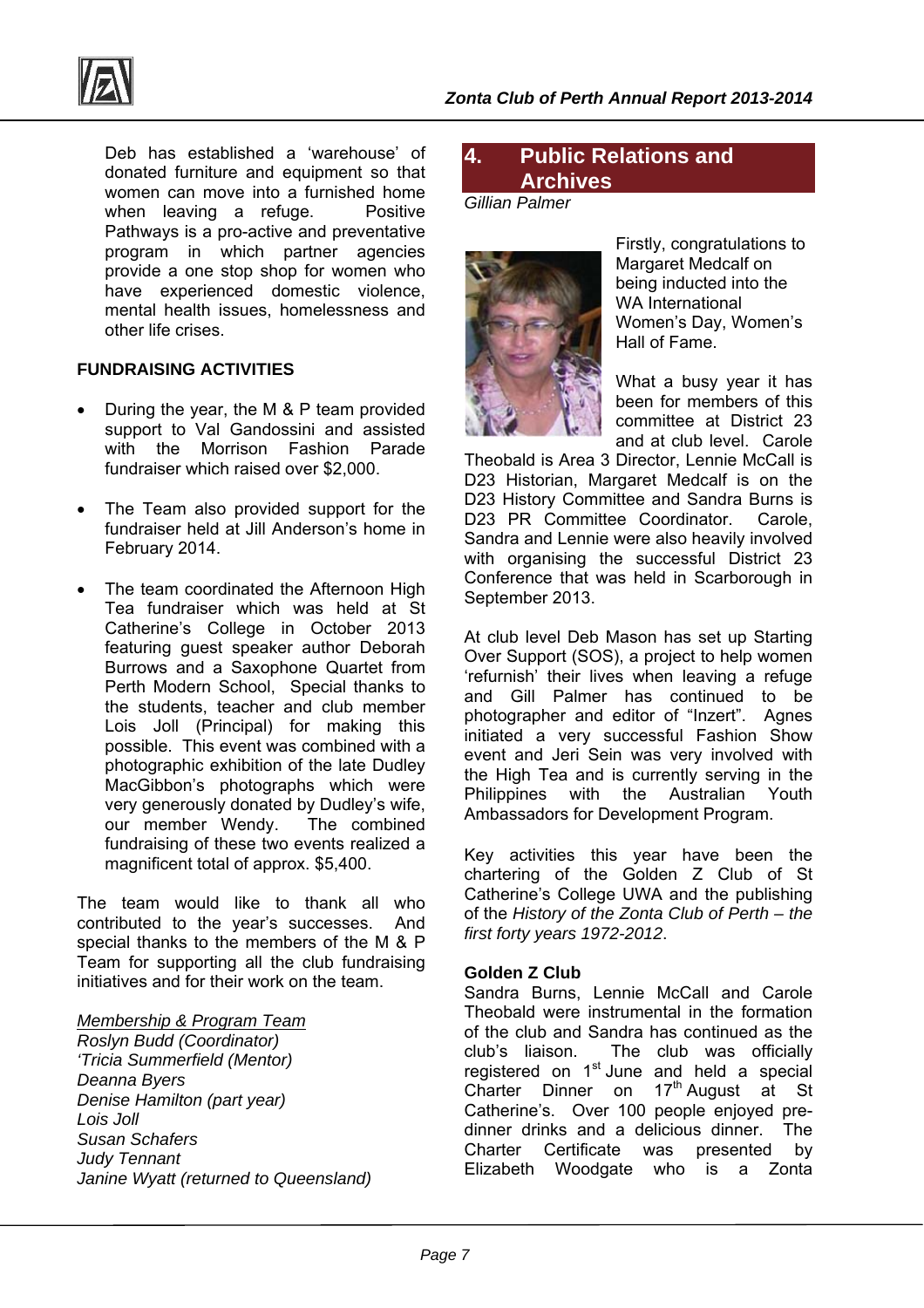



International Director and member of the Zonta Club of Peel. Certificates were created for each charter member and the new club was presented with a gavel and guest book by our club. The Golden Z Club, the first in Australia, continues to go from strength to strength and currently has 40 members.

#### **Club History**

Carole Theobald waded through the archives and with the help of Lennie McCall, Margaret Medcalf, 'Tricia Summerfield and Karen Groves put together the history of our club using an online publishing program. The colourful book captures the essence of the club, in 174 pages and includes over 300 photographs. It is available in hard, soft or ebook versions from www.blurb.com and a pdf version is on our club's website. Hard copies have been sent to the State Library and Zonta International. The book was launched at the D23 Convention in Scarborough and will feature at the ZI Convention in Orlando.

#### **Other activities**

The PR team continues to support the club through the maintenance of the web site that attracts many new members to the club, creating flyers for events and collating documents such as the Members List and Annual Report. The team arranged a Zonta stand at the UN Women IWD Breakfast at the Perth Convention Centre and helped on the Birthing Kit Display stand at the Mother and Baby Expo. Currently, the team is organising the sale of Entertainment Books and a follow up Fashion Event at Morrisons.

Whilst Carole did not chair the UN Women International Women's Day Breakfast this year, she did mentor this year's Chair, Davina Hunter (formerly the chair of Young UN Women in Perth) and our club member Susan Schafers served magnificently on this year's team. The breakfast was attended by over 800 people and raised over \$50,000 for UN Women (plus a large number of ongoing annual donations were signed up!). Celia Papworth from Swan Hills also helped on the team giving great profile for Zonta.

It has been a busy, but enjoyable year and many thanks go to Margaret Medcalf for her

kind hospitality in hosting meetings in her home and giving us 'nibbles and wine' as well as writing up the minutes each month.

#### *Public Relations & Archives Team*

*Gillian Palmer (Coordinator) Carole Theobald (Mentor) Sandra Burns Deb Mason Lennie McCall, AM\* Margaret Medcalf, OAM\* Jeri Sein Agnes Vacca* 

## **5. Service and Advocacy**

*Wendy Atherden* 



The activities of the S&A Committee this Zonta year have been very diverse.

Karen had expressed concern about the residual \$10,340 Yarri Wada Project funds. The Committee, through

Sciona Browne, suggested the money be used to enable 10 specially selected young Aboriginal girls from the Kimberley to participate in the Australian Girls' Choir in Melbourne on 23 November. The District Board consented so the funds were allocated to this project.

Wendy attended a UN Women Perth workshop to see where the current projects are helping women in Syria. As UN women are supported by Zonta International, this information was relevant to our Club.

An outline of our support of young students, through our Education Awards, was prepared by Larraine and for the Zonta International Service Recognition award.

"Share Your Story" submission was made to District 23 Governor Ann Horrocks, outlining our Cultural Awareness Days.

The Committee decided we needed to take a role in the new Zonta Refuge initiative, "Positive Pathways". Mary Gurgone, chair of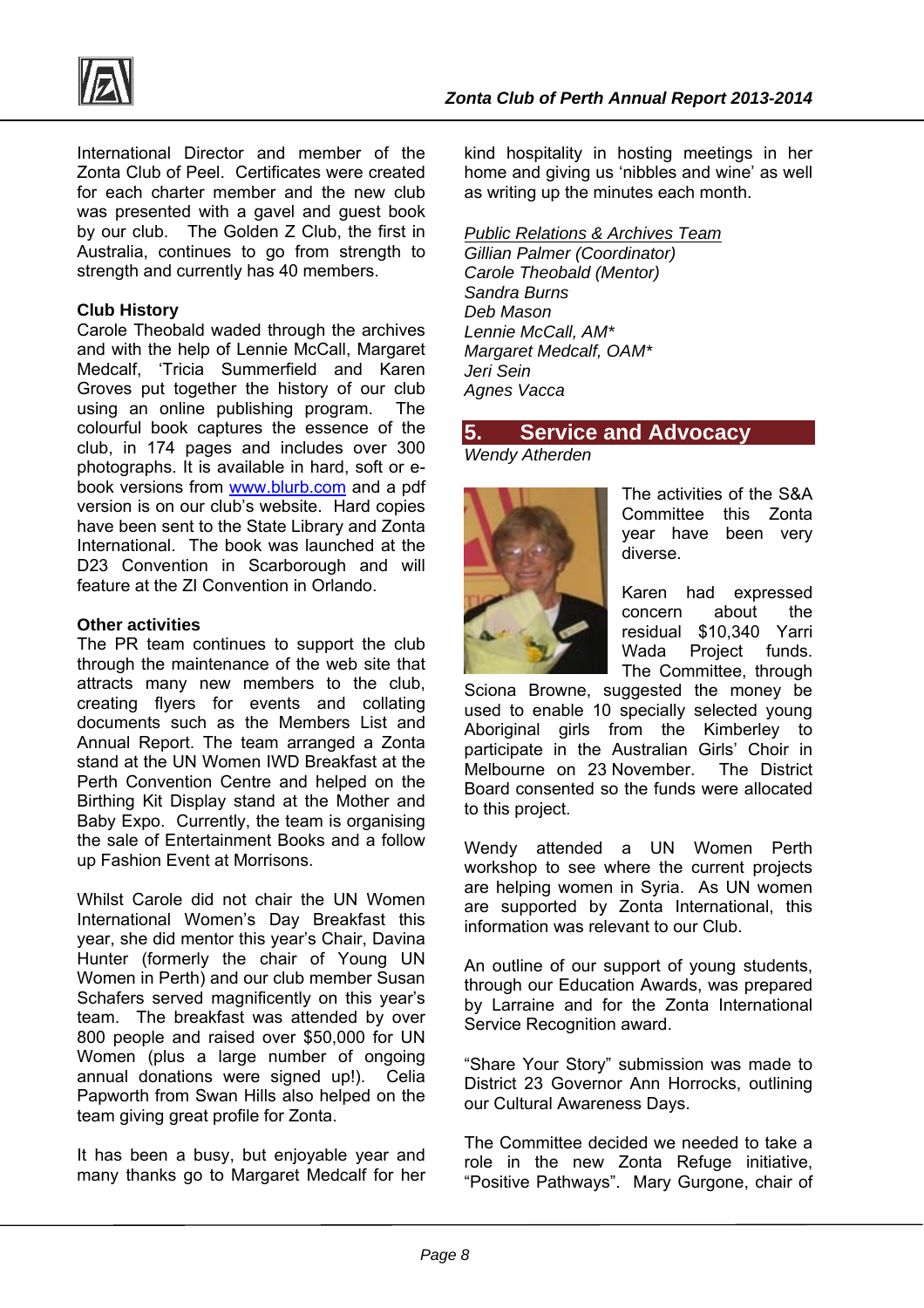

the refuge board, is the Zontian guiding this project. Wendy offered to be a member of this Committee.

Birthing Kits: Vera Riley, undertook to organise the assembly of 600 kits. This was very efficiently carried out, with the new Golden Z Club assisting on the day. Once again, Anni Wood, at Trinity College, was an amazing help with this project. It is to be hoped the Golden Z Club will assist by raising funds to boost the finances and enable 1000 kits to be assembled next time. Vera is compiling a suggested strategy so Zonta members are always there as a continuous support with both knowledge and practical help for the Golden Z Club.

The Positive Pathways Committee produced flyers outlining the new Outreach program and these were distributed at the September Zonta Conference.

Our dinner meeting in October had a Cultural Awareness theme, with the hope of encouraging some of our past speakers to join and enrich our Club. This was ably organised by Helen. Andrea Creado, from Ishar, was our guest speaker.

Baby Expo: Members of the club, including S&A Committee members, assisted by manning the Zonta Birthing Kits exposé at the Claremont Showgrounds. Donations were \$2,526.

High Tea and Photography Sales. Members of the committee assisted by organising and participating in the roster for the three days then, together with Golden Z volunteers, the setting up and serving of the tea and coffee to all the guests.

On 13 November Vera and Wendy spoke to the Year 11 students at Perth Modern School to encourage them to be involved in the funding and assembly of Birthing Kits as a worthwhile volunteer project.

In May, President 'Tricia Summerfield wrote on behalf of the club to the Minister for Corrective Services, Hon Joe Francis, advocating for the removal of children from Hakea Adult Prison. The club joined with the Chief Justice of Western Australia, the Australian Human Rights Commission, legal groups, prison authorities and other community organizations to express concern about the adverse impact of long term incarceration of children with adult prisoners.

The past few months of the Zonta year have been very difficult for the S&A Committee as many of the members have been on leave, have moved interstate, are absent travelling, etc. We were effectively reduced to three members. As a result, those remaining have been asked to assist with events initiated by other committees e.g. the enjoyable February dinner meeting at Jill Anderson's home.

My best wishes and thanks to the lovely women on my Committee. I feel Service and Advocacy is the core of the Zonta Club so hopefully we will have a dedicated group next Zonta year, who are in a position to promote and work towards these values.

#### *Service and Advocacy Team*

*Wendy Atherden (Coordinator) Karen Groves (Mentor) Mary Gurgone Helen Margaria Lyn McArthur Larraine McLean Fiona Mouritz (part year) Vera Riley Sciona Browne (Support)* 

## **6. Nominating Committee**



 The Nominating Committee for 2012/2013 consisted of (left to right): *Judy Tennant (Chair) Helen Margaria Vera Riley*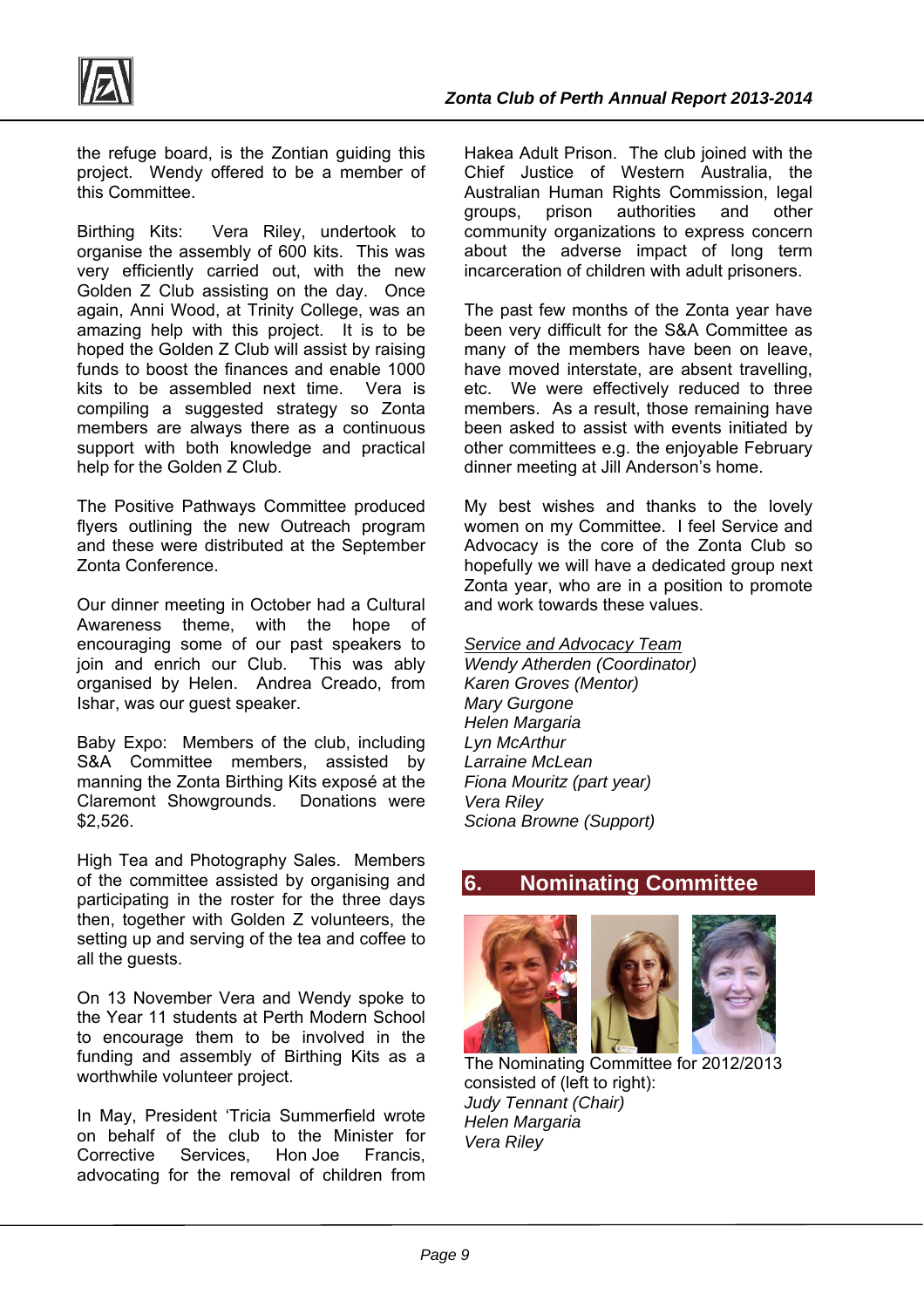

## **7. Treasurer's Report**

*Val Gandossini* 





*L:R Karina Moore and Val Gandossini* 

As this is my first year (and role) as Treasurer, I would like to thank the previous Treasurer, Karina Moore, for a thorough handover and explanation of the ZCP finances. Learning this role and adapting to an old MYOB system has been challenging but Karina has remained available for any queries or concerns that have arisen, for which I am extremely grateful. Thank you most sincerely Karina.

This year the Club set itself the challenge of raising sufficient funds to cover projects identified as being worthy of support, expenses for service and advocacy projects such as the various awards and contributions to the Zonta Refuge and to Zonta **International** 

Earnings for the Club were over \$11,000.00. These funds were raised from a variety of events, interest from investments and individual donations.

Three major fundraising events were held: the Morrison Fashion Parade, a High Tea and photography exhibition/sale and the February dinner meeting.

This is a commendable effort considering our members are extremely busy and many have been on extended leaves of absence throughout the year. Everyone has played a part, whether it is spreading the word, attracting prizes and gifts, organizing events or assisting on the day – this is what teamwork is all about and what our members do well.

The Club has invested a great deal of time and energy into organizing a range of fundraising events and promote the Club by inviting friends and colleagues to our events. As a result, a generous amount of \$2,982.00 was donated to the Zonta Foundation, continuing the practice of allocating a third of fundraising net income to this fund. Donations and grants are excluded.

With the view to generate more innovation in this area, the Club held a strategic planning day, professionally organized and facilitated by Roslyn Budd. This process clearly outlined events spread over the year, prioritizing them and retaining a dispersed leadership model.

Happily, the remaining funds from the Ngarinyin Project and the D23 Puppet project were dispersed. A total amount of \$10,340.59 was sent to the Girls from Oz project in Halls Creek.

Note: In addition to our own club's fundraising efforts, the advocacy efforts of club members have also contributed to:

--------

- the Zonta House Refuge obtaining over \$200,000 through a one-off grant from the Criminal Property Confiscation Grants Program to support its Positive Pathways Project; and
- UN Women Australia raising nearly \$60,000 at the 2014 Perth UN Women International Women's Day Breakfast.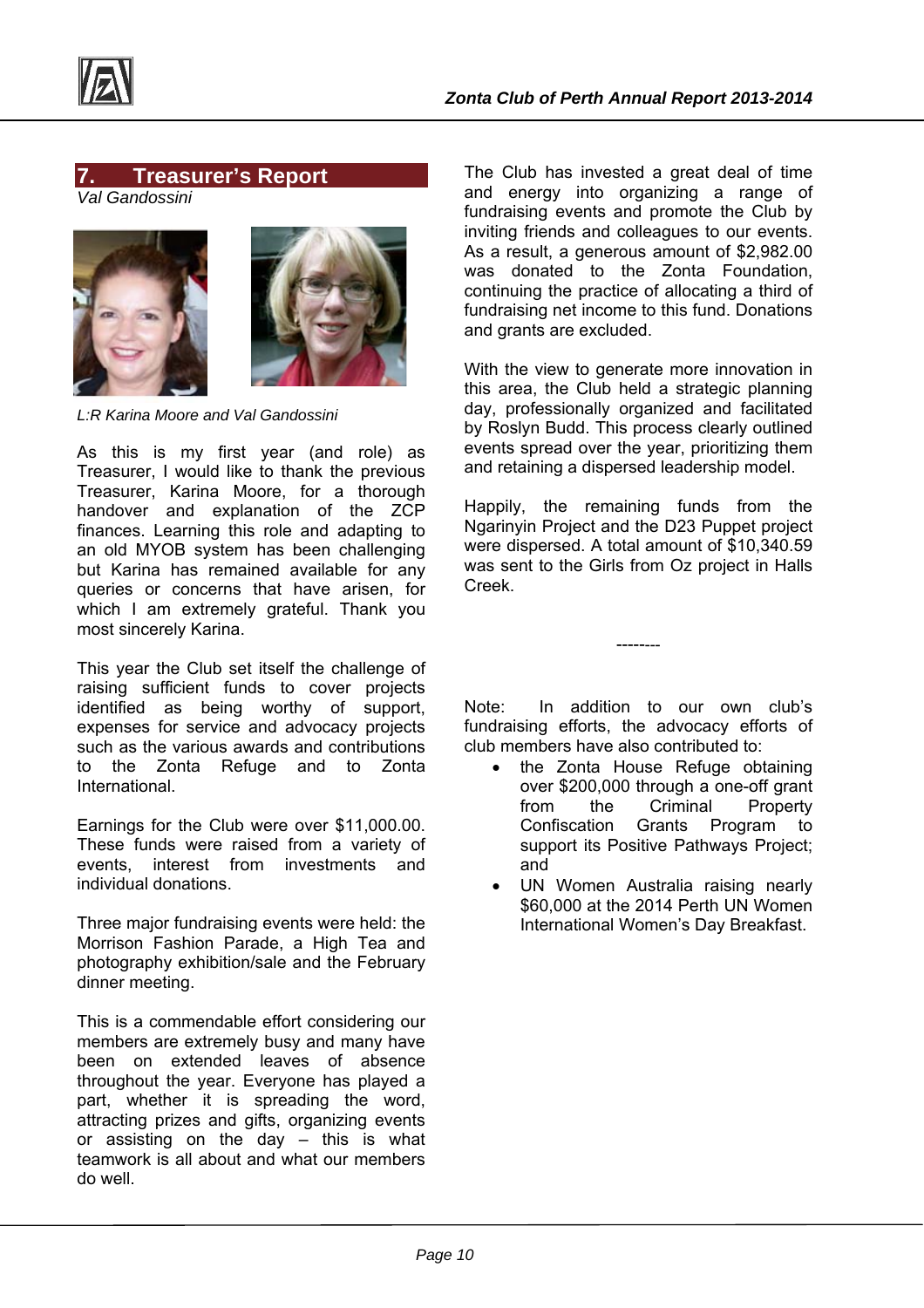26 Ozone Parade Cottesloe WA 6011 Telephone: 08 9286 4218 Mobile: 04 1819 4887

May 4, 2014

#### **INDEPENDENT AUDIT REPORT**

#### TO THE MEMBERS OF ZONTA CLUB OF PERTH INC

#### Scope

I have audited the special purpose financial report for the Zonta Club of Perth Inc for the year ending 31 March 2014 as set out in the Treasurers Report. The Management Committee is responsible for the financial report and has determined that the accounting policies used are consistent with the financial reporting requirements of the Club's constitution and are appropriate to meet the needs of the members. I have conducted an independent audit of the financial report in order to express an opinion on it to the Board.

My audit has been conducted in accordance with Australian Auditing Standards. My procedures included examination of evidence supporting the amounts and other disclosures in the financial statement and the evaluation of significant accounting estimates. These procedures have been undertaken to form an opinion whether, in all material respects, the financial report is presented fairly in accordance with the cash basis of accounting whereby revenue is recorded when it is received, expenses are recorded when they are paid and no assets or liabilities other than cash and bank balances are recorded.

The audit opinion expressed in this report has been formed on the above basis.

#### Qualification

Given the nature of cash receipts it is not possible in my examination to include audit procedures that extend beyond the amounts of income recorded in the accounting records of the association.

#### **Qualified Audit Opinion**

In my opinion, except for the effects of adjustments, if any, as might have been determined to be necessary had the limitation been discussed in the qualification paragraph not existed, the financial report presents fairly in accordance with the cash basis of accounting, as described above the payments and receipts of the Zonta Club of Perth Inc for the year ended 31<sup>st</sup> March 2014.

Katina Jaw CPA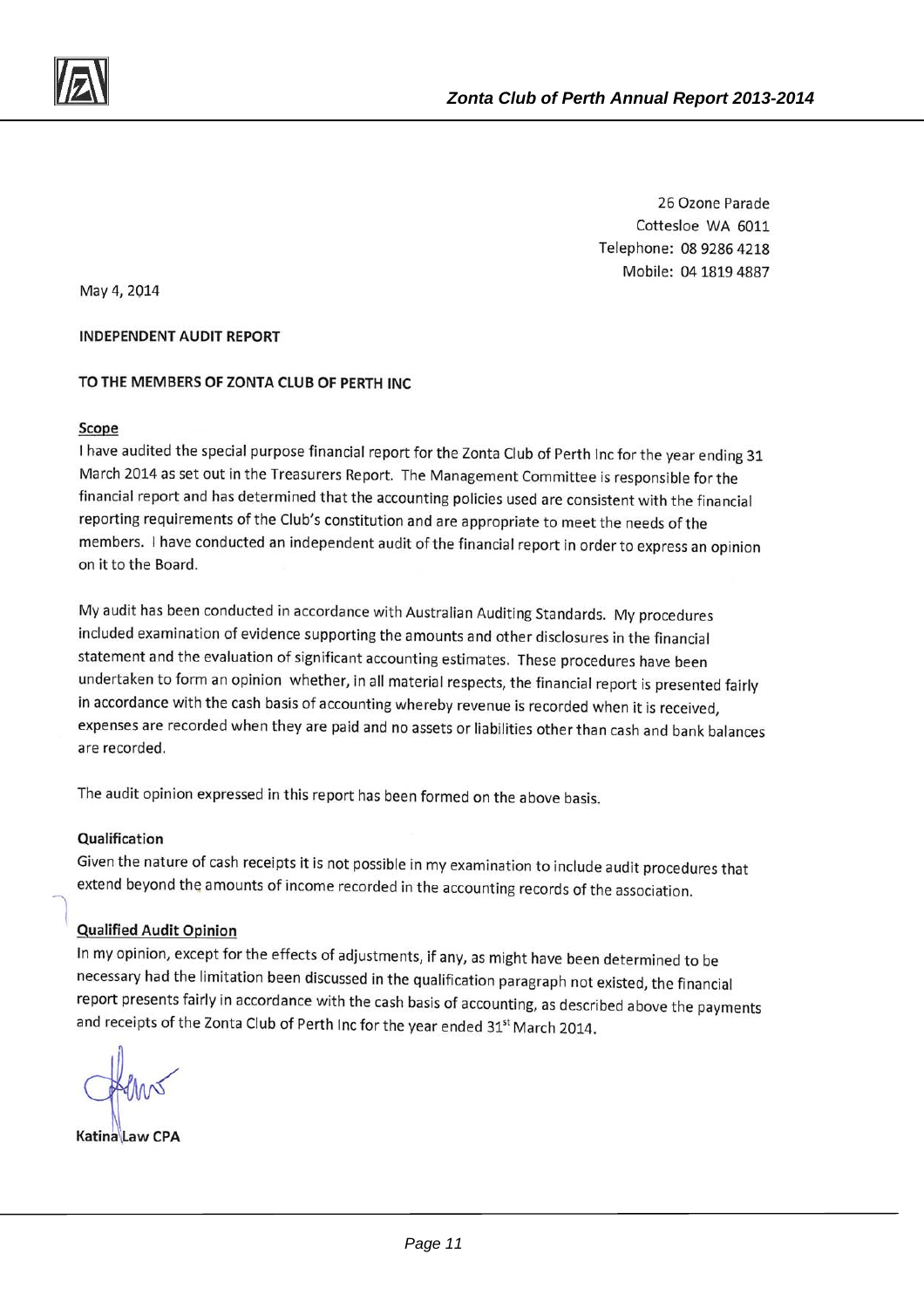

## **ADMINISTRATION - INCOME & EXPENDITURE - 1/4/13—31/3/14**

| <b>Administration</b>            |              |
|----------------------------------|--------------|
| Income                           |              |
| <b>Membership Fees</b>           | \$8,340.00   |
| 40 year Letter Openers           | \$0.00       |
| <b>Dinner Money</b>              | \$8,200.00   |
| <b>Christmas Dinner Payments</b> | \$1,990.00   |
| Grants                           | \$0.00       |
| <b>Total Income</b>              | \$18,530.00  |
| <u>Expense</u>                   |              |
| <b>Accounting Fees</b>           | \$108.00     |
| <b>Police Clearances</b>         | \$0.00       |
| <b>Bank Charges</b>              | \$34.00      |
| ASIC *                           | \$7,140.01   |
| PO Box Rental                    | \$107.00     |
| Membership - Badges              | \$136.80     |
| Membership - Gifts for Speakers  | \$0.00       |
| Membership - Other Gifts/Cards   | \$246.25     |
| PR - History of Zonta            | \$430.15     |
| PR - Web Hosting/Domain          | \$0.00       |
| International / District 23      | \$4,347.00   |
| Meals - Dinner Meetings          | \$7,964.00   |
| <b>Christmas Dinner</b>          | \$1,860.00   |
| <b>Founders Day Dinner Levy</b>  | \$0.00       |
| <b>President's Annuity</b>       | \$0.00       |
| Golden Z Club                    | \$48.00      |
| <b>Total Expense</b>             | \$22,421.21  |
| <b>Net Profit (Loss)</b>         | $-$3,891.21$ |

\* Note to Administration account: \$7,140.01 quarantined by ASIC due to inactivity on V2Plus account. Awaiting refund.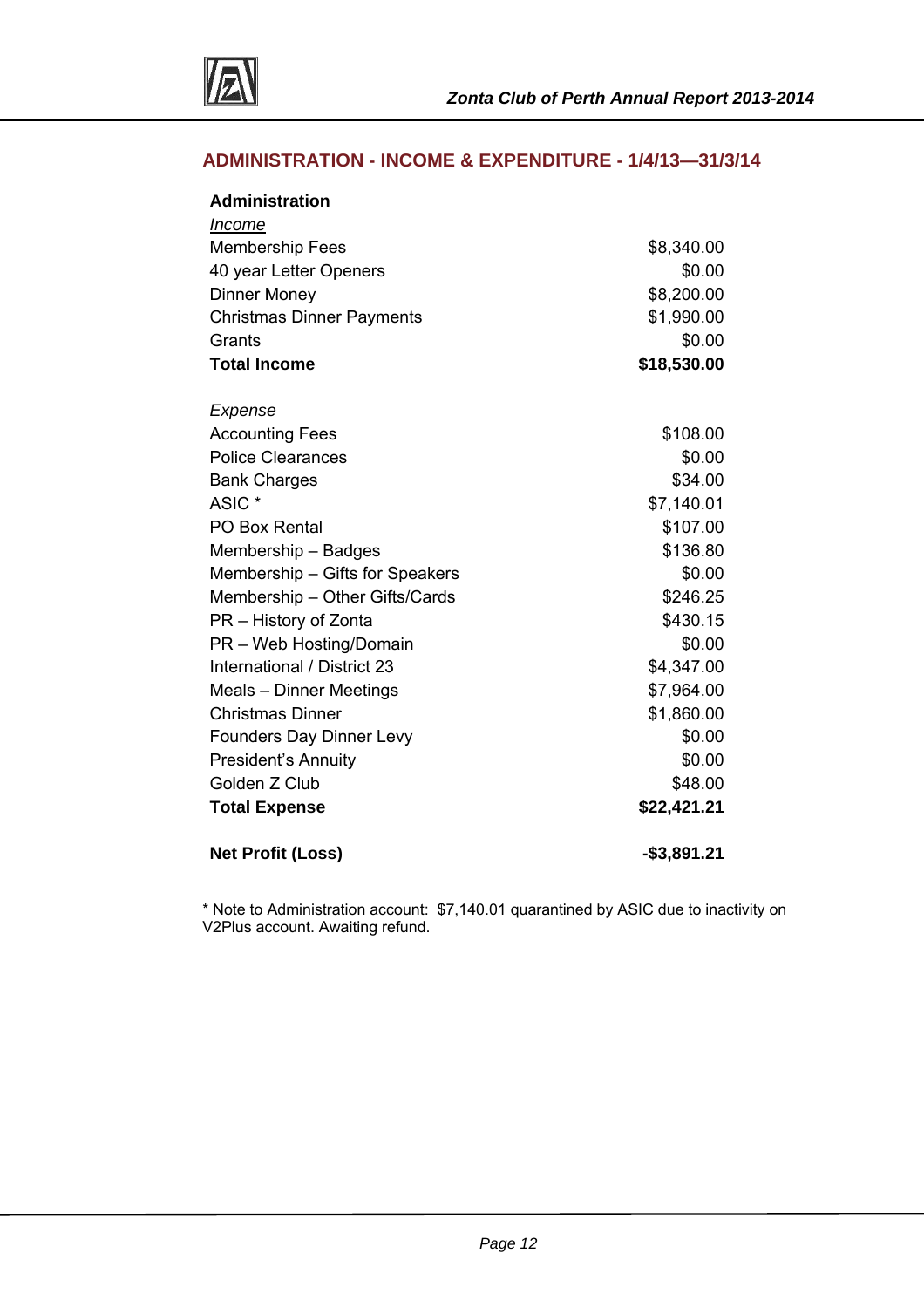

## **FUNDRAISING - INCOME & EXPENDITURE - 1/4/13—31/3/14**

| <b>Fundraising</b>                                                |                       |
|-------------------------------------------------------------------|-----------------------|
| <u>Income</u><br>Dinner raffle                                    |                       |
| Donations                                                         | \$185.00              |
|                                                                   | \$1,322.00            |
| Book Bring and Buy<br>Morrison Fashion Parade/fundraising general | \$50.00<br>\$3,200.00 |
|                                                                   | \$5,517.87            |
| High Tea                                                          |                       |
| Dinner meeting fundraiser                                         | \$684.55              |
| Interest on Investments                                           | \$407.14              |
| <b>Total Income</b>                                               | \$11,366.56           |
| <b>Expense</b>                                                    |                       |
| Advertising                                                       | \$0.00                |
| Printing                                                          | \$0.00                |
| International / District 23                                       | \$0.00                |
| Zonta House Refuge Assoc                                          | \$0.00                |
| New Projects / President's Pr                                     | \$0.00                |
| <b>Birthing Kits</b>                                              | \$1,800.00            |
| <b>SOWS - Education Award TAFE</b>                                | \$0.00                |
| <b>SOWS</b> - Education Award Tertiary                            | \$2,000.00            |
| SOWS-YWPA                                                         | \$500.00              |
| Jane Klausman Women in Business                                   | \$1,500.00            |
| <b>General Service</b>                                            | \$75.00               |
| <b>Total Expense</b>                                              | \$5,875.00            |
| <b>Net Profit (Loss)</b>                                          | \$5,491.61            |
| <b>Zonta Holidays</b>                                             |                       |
| Income                                                            |                       |
| Interest on Investments                                           | \$0.00                |
| <b>Total Income</b>                                               | \$0.00                |
| Expense                                                           |                       |
| Zonta Holidays                                                    | \$1,735.00            |
| <b>Total Expense</b>                                              | \$1,735.00            |
| <b>Net Profit (Loss)</b>                                          | $-$1,735.00$          |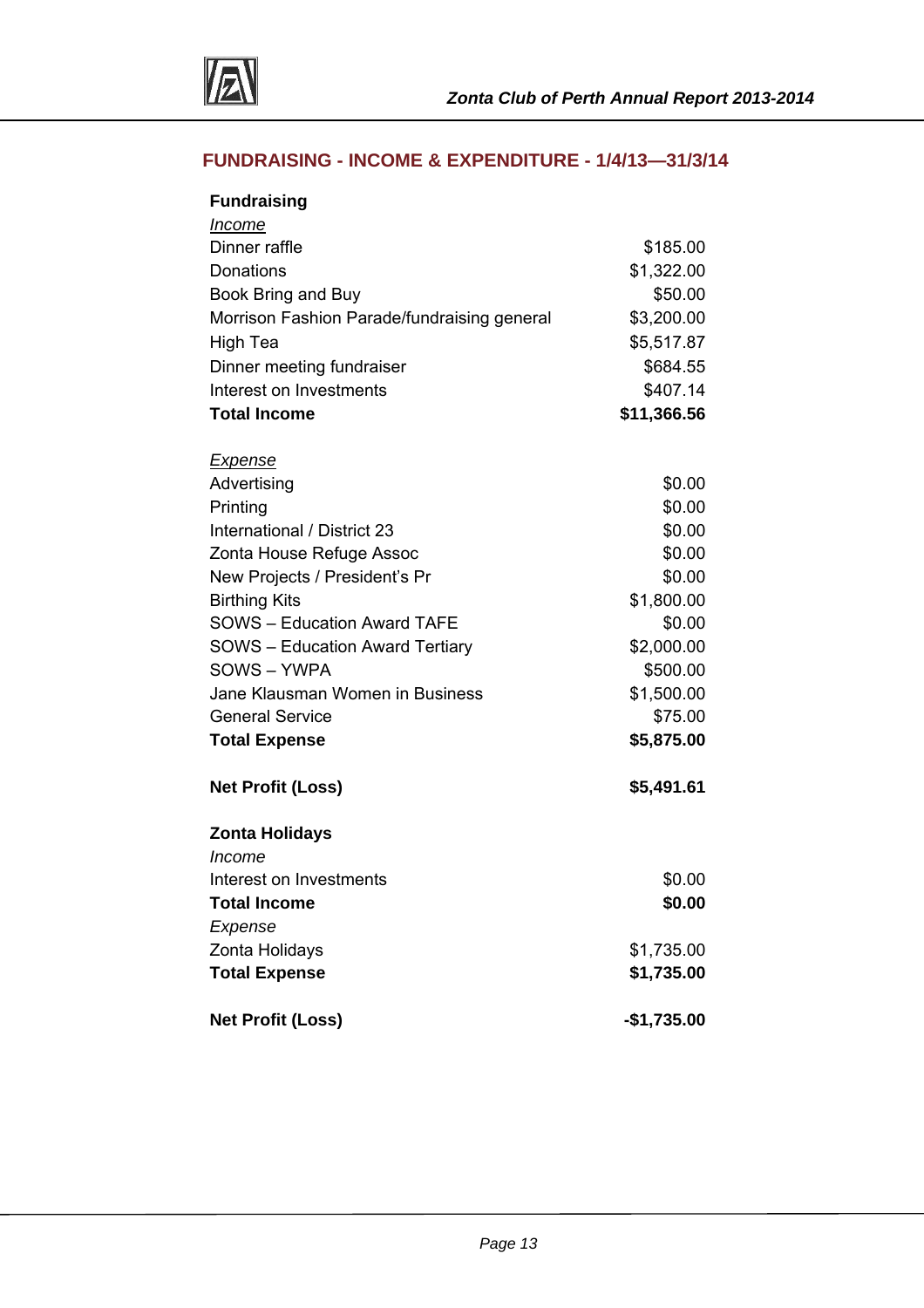

## **TOTAL FUNDS STATEMENT AS AT 31/3/14**

| <b>Audited</b><br><b>Actual to</b><br>31/03/13 | <b>FUND BALANCES</b>      | <b>Total Actual</b><br>to 31/03/2014 |  |
|------------------------------------------------|---------------------------|--------------------------------------|--|
|                                                | \$6,784.86 Administration | \$2,893.65                           |  |
| \$9,131.93                                     | <b>Puppet Project</b>     | \$0.00                               |  |
| \$1,208.66                                     | Ngarinyin                 | \$0.00                               |  |
| \$18,288.91                                    | Fundraising               | \$23,780.47                          |  |
|                                                | \$7,826.43 Zonta Holidays | \$6,091.43                           |  |
| \$43,240.79                                    | <b>TOTAL</b>              | \$32,765.55                          |  |

## **REPRESENTED BY:**

|        | \$43,240.79 TOTAL FUNDS AVAILABLE      | \$32,765.55 |
|--------|----------------------------------------|-------------|
| \$0.00 | <b>Other Liabilities</b>               | \$0.00      |
| \$0.00 | <b>Trade Debtors</b>                   | \$4,455.00  |
|        | <b>Westpac Community Solutions</b>     | \$50.21     |
|        | <b>Westpac Term Deposit</b>            | \$10,000.00 |
|        | \$10,000.00 ESANDA Debenture/Hol Trust | \$0.00      |
|        | \$7,122.96 ANZ V2 Plus                 | \$0.00      |
|        | \$26,117.83 Westpac Chequing Account   | \$18,260.34 |

## **BALANCE SHEET AS AT 31/3/14**

| Assets                                     |              |
|--------------------------------------------|--------------|
| <b>Current Assets</b>                      |              |
| Cash On Hand                               |              |
| Westpac                                    | \$18,260.34  |
| Total Cash On Hand                         | \$18,260.34  |
| Savings Funds                              |              |
| Westpac Term Deposit                       | \$10,000.00  |
| <b>Westpac Community</b>                   | \$50.21      |
| Solutions                                  |              |
| <b>Total Savings Funds</b>                 | \$10,050.21  |
| <b>Total Current Assets</b><br>\$32,765.55 |              |
| <b>Total Assets</b>                        | \$32,765.55  |
| Liabilities<br>\$0.00                      |              |
| <b>Net Assets</b>                          | \$32,765.55  |
| <b>Equity</b>                              |              |
| <b>Retained Earnings</b>                   | \$43,240.79  |
| <b>Current Year Earnings</b>               | -\$10,475.24 |
| <b>Total Equity</b>                        | \$32,765.55  |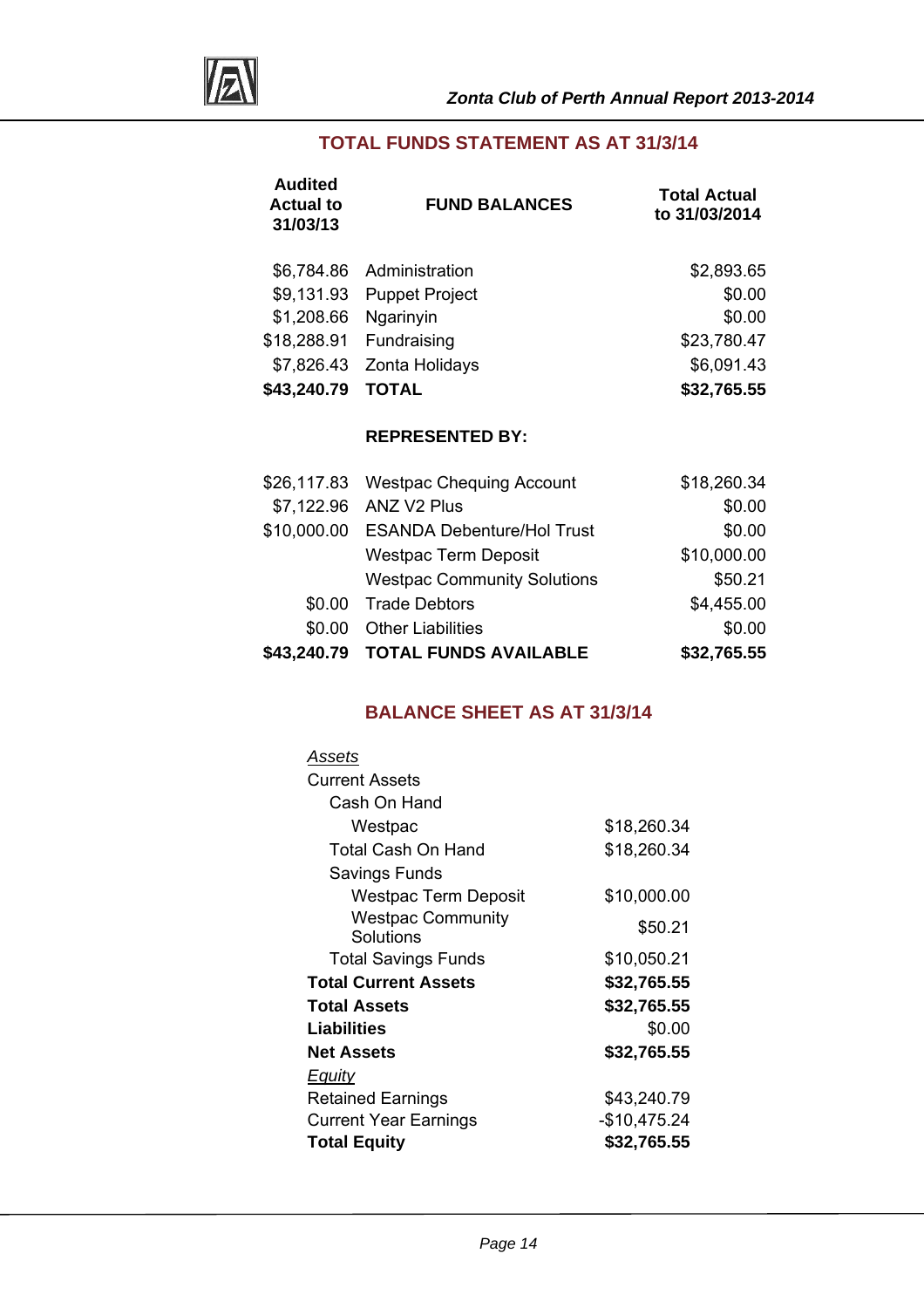

## **Club members 2013-2014**

| <b>First name</b> | <b>Surname</b>     | <b>District, Area and Club positions held</b>                                  |
|-------------------|--------------------|--------------------------------------------------------------------------------|
| Jill              | <b>ANDERSON</b>    | 2 <sup>nd</sup> Year Director                                                  |
|                   |                    | Awards and Holidays coordinator                                                |
| Wendy             | <b>ATHERDEN</b>    | Vice President 1                                                               |
|                   |                    | Service and Advocacy coordinator                                               |
| Sciona            | <b>BROWNE</b>      | Service and Advocacy                                                           |
| Roslyn            | <b>BUDD</b>        | 2 <sup>nd</sup> Year Director                                                  |
|                   |                    | Membership and Program coordinaor                                              |
| Sandra            | <b>BURNS</b>       | Vice President 2                                                               |
|                   |                    | D23 PR and Communications Chairman                                             |
| Deanna            | <b>BYERS</b>       | Membership and Program                                                         |
| Donella           | <b>CASPERSZ</b>    | 1 <sup>st</sup> Year Director                                                  |
|                   |                    | Area 3 JMK Coordinator                                                         |
| Fiona             | <b>CROWE</b>       |                                                                                |
| Ronette           | <b>DRUSKOVICH</b>  | Zonta House Refuge Board                                                       |
|                   |                    | Awards and Holidays                                                            |
| Kate              | <b>ELLSON</b>      | Awards and Holidays                                                            |
| Janet             | <b>FITCHAT</b>     | 1 <sup>st</sup> year Director                                                  |
| Val               | <b>GANDOSSINI</b>  | Treasurer (part year)                                                          |
| Karen             | <b>GROVES</b>      | Secretary (part year)                                                          |
|                   |                    | Parliamentarian                                                                |
|                   |                    | Service and Advocacy                                                           |
| Mary              | <b>GURGONE</b>     | Zonta House Refuge Chairman of Board                                           |
|                   |                    | Service and Advocacy                                                           |
| Denise            | <b>HAMILTON</b>    | Zonta House Refuge Board                                                       |
|                   |                    | Membership and Program (part year)                                             |
| Chrissie          | <b>HODGES</b>      | Awards and Holidays                                                            |
| Lois              | <b>HOLL</b>        | Membership and Program                                                         |
| Wendy             | <b>MACGIBBON</b>   | Awards and Holidays                                                            |
| <b>Helen</b>      | <b>MARGARIA</b>    | Nominating Committee                                                           |
|                   | <b>MASON</b>       | Service and Advocacy                                                           |
| Deb               |                    | Starting Over Support (Refuge program)<br><b>Public Relations and Archives</b> |
| Lyn               | <b>MCARTHUR</b>    | Service and Advocacy                                                           |
| Lennie            | MCCALL, AM         | D23 History Committee Chairman                                                 |
| Larraine          | <b>MCLEAN</b>      | Service and Advocacy                                                           |
| Margaret          | MEDCALF, OAM       | Archivist and correspondence                                                   |
|                   |                    | D23 History Committee member                                                   |
| Karina            | <b>MOORE</b>       | Treasurer (part year)                                                          |
| Fiona             | <b>MOURITZ</b>     | Service and Advocacy                                                           |
| Gillian           | <b>PALMER</b>      | <b>Public Relations and Archives Coordinator</b>                               |
| Vera              | <b>RILEY</b>       | Nominating Committee                                                           |
|                   |                    | Service and Advocacy                                                           |
| Susan             | <b>SCHAFERS</b>    | UN Women IWD Breakfast team                                                    |
|                   |                    | Membership and Program                                                         |
| Jeri              | <b>SEIN</b>        | <b>Public Relations and Archives</b>                                           |
| 'Tricia           | <b>SUMMERFIELD</b> | President                                                                      |
| Judy              | <b>TENNANT</b>     | Nominating Committee Chair                                                     |
|                   |                    | Membership and Program                                                         |
| Carole            | <b>THEOBALD</b>    | Area 3 Director                                                                |
|                   |                    | D23 Webmaster                                                                  |
|                   |                    | <b>Public Relations and Archives</b>                                           |
| Agnes             | <b>VACCA</b>       | <b>Public Relations and Archives</b>                                           |
| Janine            | <b>WYATT</b>       | Secretary (part year)                                                          |
|                   |                    | Membership and Program                                                         |